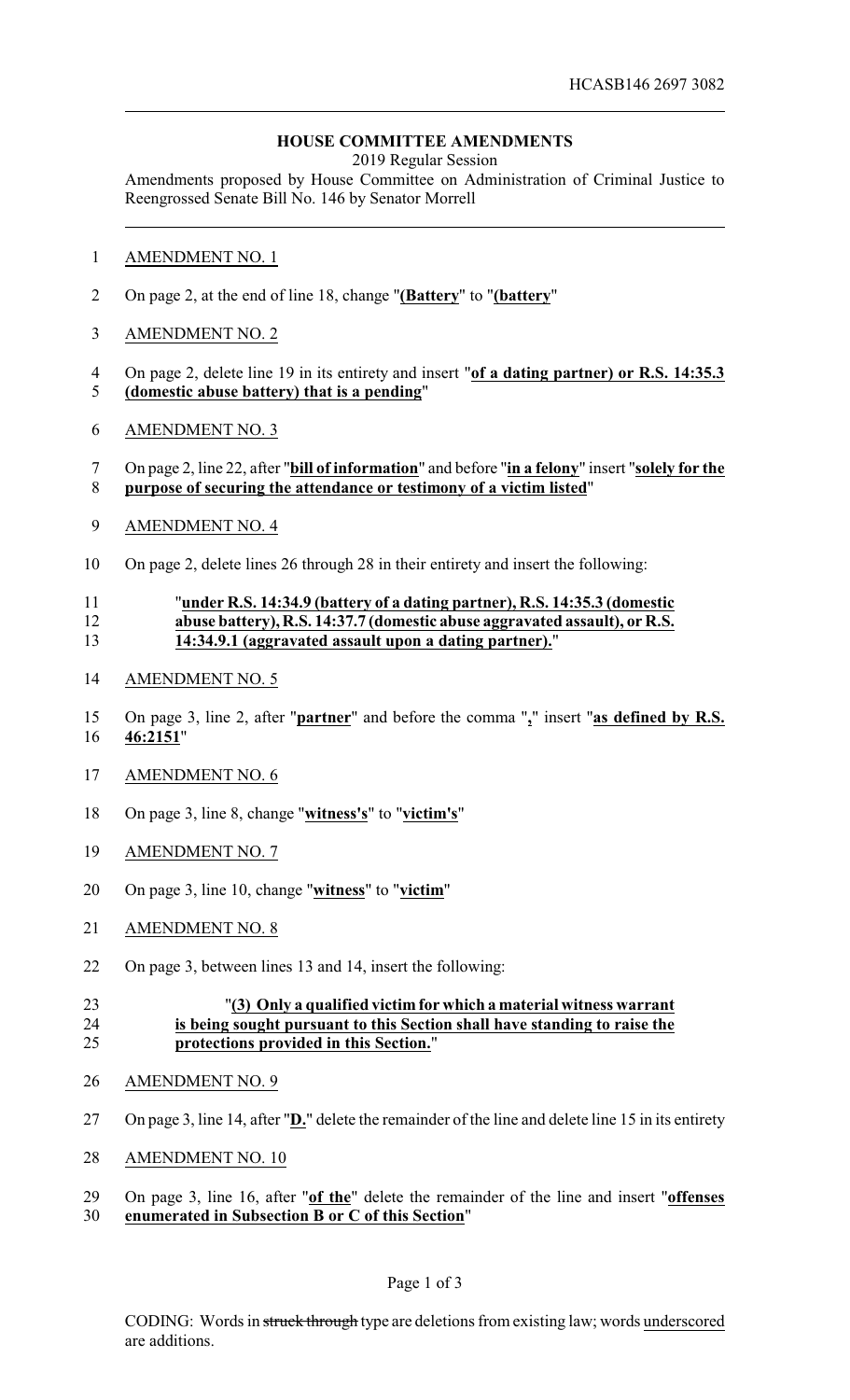- AMENDMENT NO. 11
- On page 3, at the beginning of line 17, delete "**offenses**"
- AMENDMENT NO. 12
- On page 3, delete line 20 in its entirety and insert "**Upon notification that the victim has been secured, the victim shall be brought before a judge pursuant to the following:**"
- AMENDMENT NO. 13
- On page 3, line 28, change "**witness**" to "**victim**"
- AMENDMENT NO. 14
- On page 3, line 29, after "**shall be**" and before "**counsel**" delete "**appointed**" and insert "**authorized to apply for**"
- AMENDMENT NO. 15
- On page 4, line 1, after "**E.**" delete the remainder of the line
- AMENDMENT NO. 16
- On page 4, line 5, change "**witness's**" to "**victim's**"
- AMENDMENT NO. 17
- On page 4, line 11, change "**witness**" to "**victim**"
- AMENDMENT NO. 18
- On page 4, line 13, after "**F.**" delete the remainder of the line
- AMENDMENT NO. 19
- On page 4, line 17, change "**witness**" to "**victim**"
- AMENDMENT NO. 20
- On page 4, line 23, after "**for a**" and before "**is incarcerated**" delete "**witness if the witness**" and insert "**victim if the victim**"
- AMENDMENT NO. 21
- On page 4, line 27, after "**each**" and before "**shall**" delete "**criminal justice agency**" and insert "**district attorney or other prosecution agency**"
- AMENDMENT NO. 22
- On page 4, delete line 29 in its entirety and insert "**Louisiana Commission on Law Enforcement and Administration of Criminal Justice:**"
- AMENDMENT NO. 23
- On page 5, line 1, after "**for**" and before the period "**.**" insert the following:

### "**pursuant to this Section which has been filed into the record of any criminal prosecution proceeding within their jurisdiction**"

### Page 2 of 3

CODING: Words in struck through type are deletions from existing law; words underscored are additions.